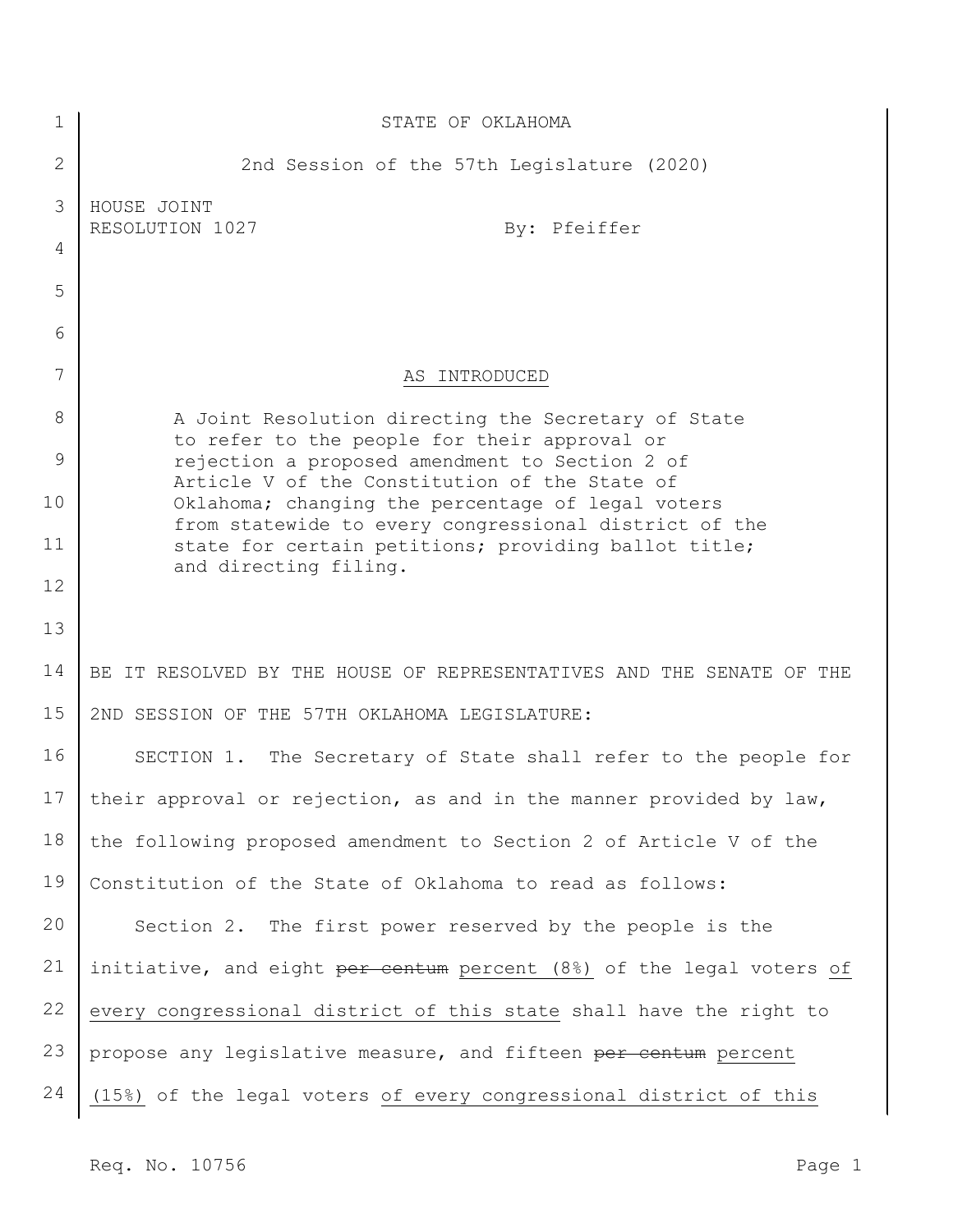1 2 3 4 5 6 7 8 9 10 11 12 13 14 15 16 17 18 19 20 21 22 23 24 state shall have the right to propose amendments to the Constitution by petition, and every such petition shall include the full text of the measure so proposed. The second power is the referendum, and it may be ordered (except as to laws necessary for the immediate preservation of the public peace, health, or safety), either by petition signed by five per centum percent (5%) of the legal voters of every congressional district of this state or by the Legislature as other bills are enacted. The ratio and per centum of legal voters hereinbefore stated shall be based upon the total number of votes cast at the last general election for the Office of Governor. SECTION 2. The Ballot Title for the proposed Constitutional amendment as set forth in SECTION 1 of this resolution shall be in the following form: BALLOT TITLE Legislative Referendum No.  $\qquad \qquad$ State Question No. THE GIST OF THE PROPOSITION IS AS FOLLOWS: This measure amends the Oklahoma Constitution. It amends a section pertaining to initiative and referendum petitions. The amendment changes the percentage of legal voters necessary to propose certain petitions from statewide to every congressional district of this state. SHALL THE PROPOSAL BE APPROVED? FOR THE PROPOSAL  $-$  YES AGAINST THE PROPOSAL  $-$  NO

Req. No. 10756 Page 2